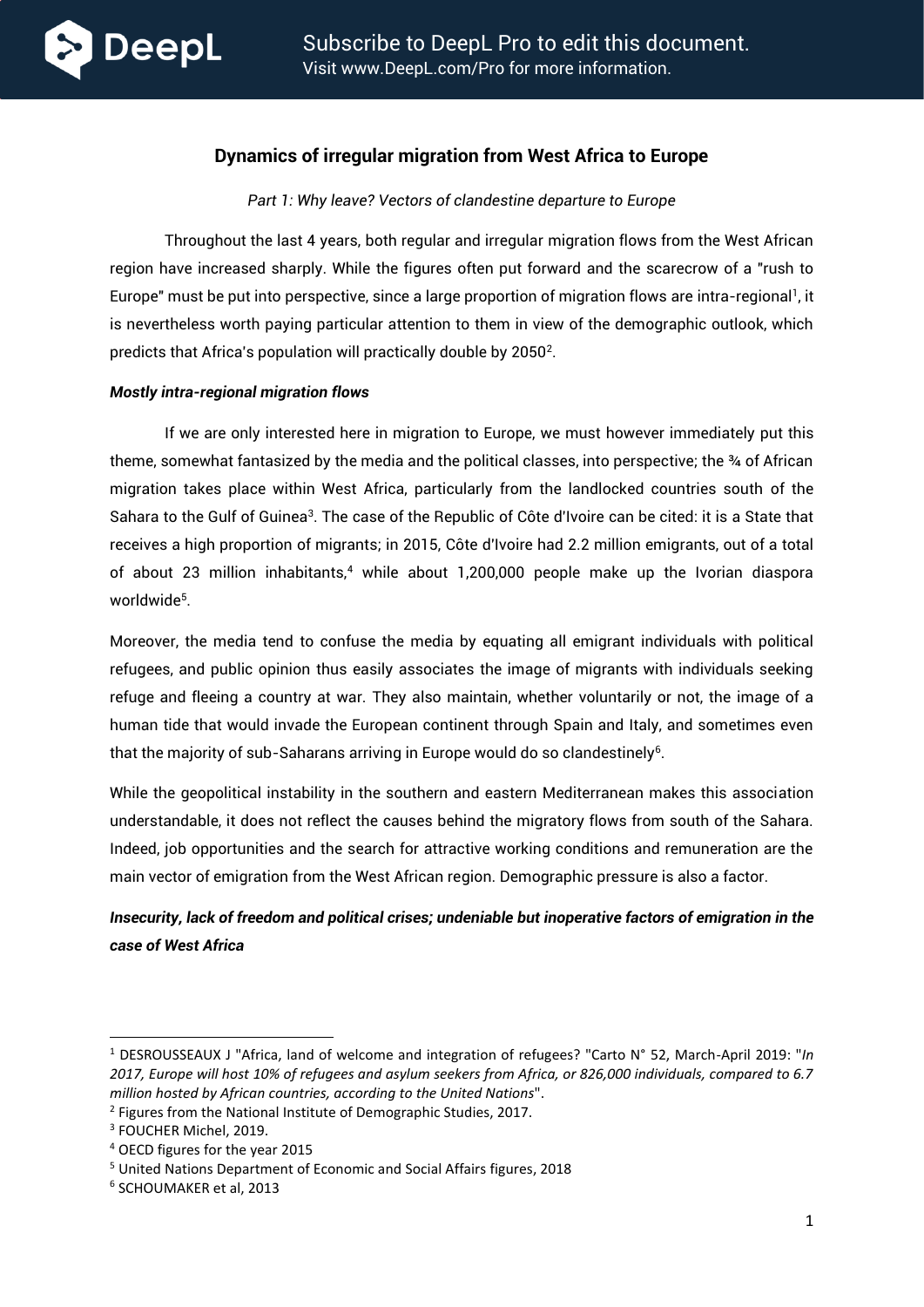The political situation in the country of departure, mainly insecurity, and the inability of the State to provide sufficient protection of public order to guarantee the integrity of its citizens on its soil, are very logically identified as the motives for individuals to emigrate. Areas such as northern Nigeria, where the terrorist group Boko Haram has been operating for several years, or several regions of Mali, a key zone in the Sahelian powder keg where political, religious, socio-economic and identity conflicts are intermingled, quickly come to mind in West Africa.

However, these regions are not the most likely places to start; a 2016 study conducted by the Federal Government of the Republic of Nigeria showed that only 27% of the people in the North-Eastern region of Nigeria and 28% of the people in the North-Western region would prefer to live and work in another country if given the opportunity to do so. These areas are the main centres of criminal activity in Boko Haram and are therefore particularly unstable. However, the local population, mostly rural, remains attached to its place of residence and does not wish to emigrate from it.

#### *The influence of "returnees" from the diaspora.*

In the case of Côte d'Ivoire, the lack of political freedom as a reason for migration could hardly be considered as such in view of the stability that the country has recovered since the end of the last political crisis following the 2011 elections. However, in addition to departures linked to the insecurity imposed by the conflict during this period, the political crisis had an indirect migratory leverage effect.

At the height of this political crisis, many migrations did indeed take place; individuals seeking political asylum, seeking to escape civil war or repression by one of the warring sides. A few years after the end of this crisis, among those migrants who fled the war by going into mass exile in Europe, a number of individuals chose to return home when the situation stabilised. They brought with them an image, an appearance of<sup>7</sup> economic prosperity gained in Europe<sup>8</sup> that sometimes had a strong influence on those who remained at home, isolated, during the crisis. In turn, these individuals influenced by the image of a European Eldorado conveyed by their relatives may then have been tempted to begin an economic migration to the northern Mediterranean.

# *The search for better economic prospects through professional opportunities as a first vector of departure towards the countries of the North.*

Secondly, there are socio-economic reasons, which are in fact the main reason for emigration to West Africa. This state of affairs starts from a simple observation; most countries in the West African sub-region have a relatively high unemployment rate, particularly among young people, who are increasingly numerous<sup>9</sup>. The case of clandestine migrants from Côte d'Ivoire, which was the subject

<sup>&</sup>lt;sup>7</sup> In many cases, individuals who left Côte d'Ivoire for Europe during the crisis returned impoverished.

<sup>8</sup> Interview of Mr SY SAVANÉ by Mrs Marie MIRAN-GUYON, 2017

<sup>9</sup> United Nations Department of Economic and Social Affairs Figures, 2018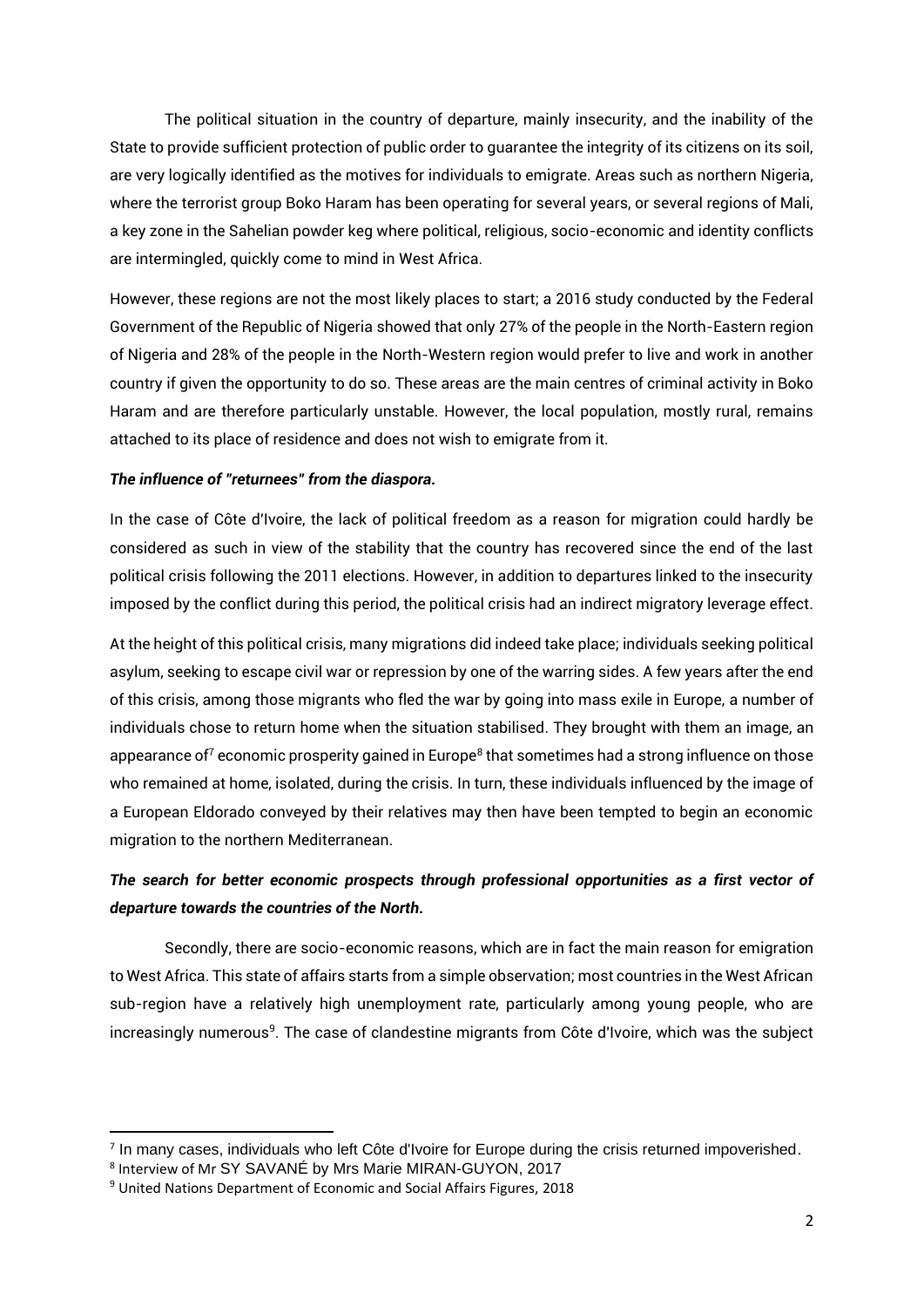of a study by the International Organization for Migration, provides an overview of the<sup>10</sup>migratory driving force that is the prospect of employment and economic prosperity.

Studies of the profile of candidates for departure thus show that Ivorian migrants are mainly students and workers. The professional manufacturing sector is the largest provider of labour, accounting for 26% of migrant workers. The distribution sector comes next at 13%, with social services professionals in third place, representing 11% of the total<sup>11</sup>. Moreover, among both Ivorians and Nigerians, studies have shown that migrants are mainly individuals with relatively long education $^{12}\!.$ 

The development of vocational training programs, while providing better employment opportunities in Côte d'Ivoire, also offers a better profile for hiring abroad, especially in Europe. According to a 2017 study by the OECD and CIRES, nearly 30% of Ivorians who have participated in a vocational training program would consider going abroad in the long term<sup>13</sup>. The trend is even more pronounced among women.

The destination of Ivorian emigrants also tends to vary according to their profile; 46% of men choose to migrate to an ECOWAS Member State (mainly Burkina Faso and Mali) against only 26% of Ivorian women emigrants. Conversely, 55% of Ivorian emigrant women choose France, against 41% of Ivorian emigrants<sup>14</sup>. Among these women, a quarter of them migrate for family reunification.

### *A heterogeneous set of secondary factors*

In connection with the Ivorian political crisis of 2011, since the return of stability and strong economic growth, there has paradoxically been a sharp increase in irregular migration. This increase can be explained precisely by the general rise in living standards that accompanies economic growth; a clandestine departure, like a legal one, represents a significant cost, which is estimated to be at least €3,000 per individual. We know that some smugglers will ask for two to four million CFA francs per person, or €3,000 to €6,000. The general rise in the standard of living allows more and more individuals to save a sum of this magnitude for a start $^{15}$ .

The family also plays an important role in terms of socio-economic influence, which in many cases pushes the younger generation to seek (often skilled) work in Europe, where wages and living standards are attractive, in particular to contribute to the needs of the family back home. We are also witnessing the opposite phenomenon: in some cases, the decision to migrate is an individual one, in

<sup>10</sup> IOM - UN Migration, "Rapport de profilage des migrants Ivoiriens, Mai 2017-Mai 2018", International Organization for Migration - Côte d'Ivoire

<sup>11</sup> Konan, 2009

<sup>12</sup> Kirwin & Anderson, 2018.

<sup>13</sup> OECD/CIRES (2017), *Interactions between Public Policies, Migration and Development in Côte d'Ivoire,* Les voies de développement, OECD Publishing, Paris, [h](https://doi.org/10.1787/9789264277090-fr)ttps://doi.org/10.1787/9789264277090-fr.

 $14$  Ibid

<sup>15</sup> SY SAVANÉ, 2017.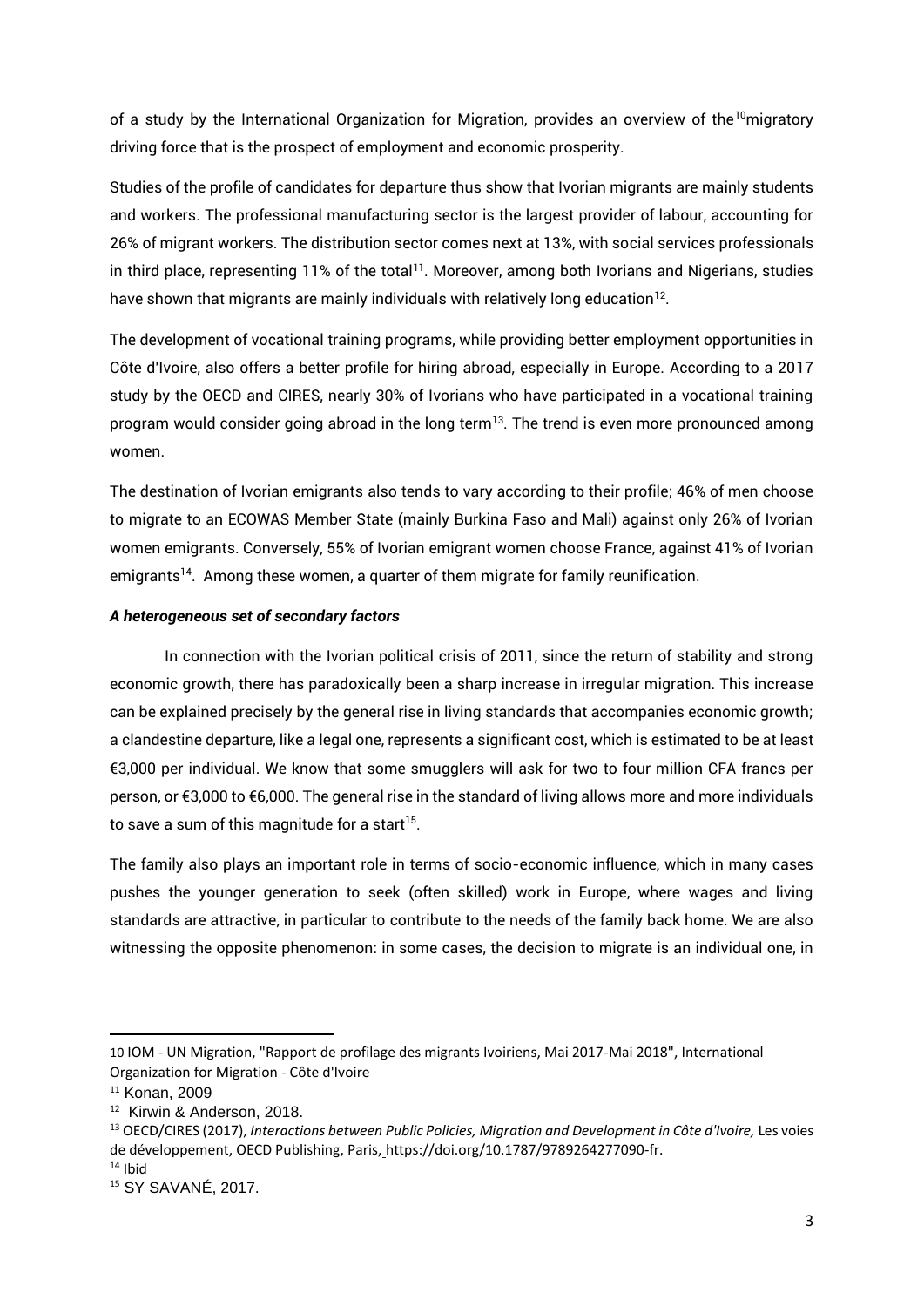response to the social weight that the family represents; in<sup>16</sup> other words, migration represents for some a means of extricating themselves from the straitjacket and the influence of the family circle.

Finally, to a lesser extent, there is evidence of a link between emigration and political stabilisation. This has led to the consolidation of the Ivorian administrative apparatus, particularly with regard to the cadastre and registration of land titles, which secures ownership and thus makes owners more inclined to migrate, knowing that they will not risk losing their land and property in their absence.

### *Urbanization and demographic pressure, additional vectors of migratory flows*

Finally, demographic pressure plays an undeniable role in migration dynamics; in 2018, 90% of illegal Ivorian migrants repatriated under an IOM programme<sup>17</sup> had grown up in urban areas and 70% of them lived in Abidjan.

<sup>&</sup>lt;sup>16</sup> FOUCHER Michel, 2019

 $17$  It is a voluntary return programme for migrants whose journey to Europe was unsuccessful, the majority of whom were repatriated from Tripoli. This programme was set up by IOM Côte d'Ivoire in partnership with the Ivorian government and with the support of the Netherlands. The "returning" migrants were questioned on their return about their profile and motivations in order to better understand the contours of the migration phenomenon from Côte d'Ivoire. This programme is detailed in the third opus of this analysis document, which is divided into three articles.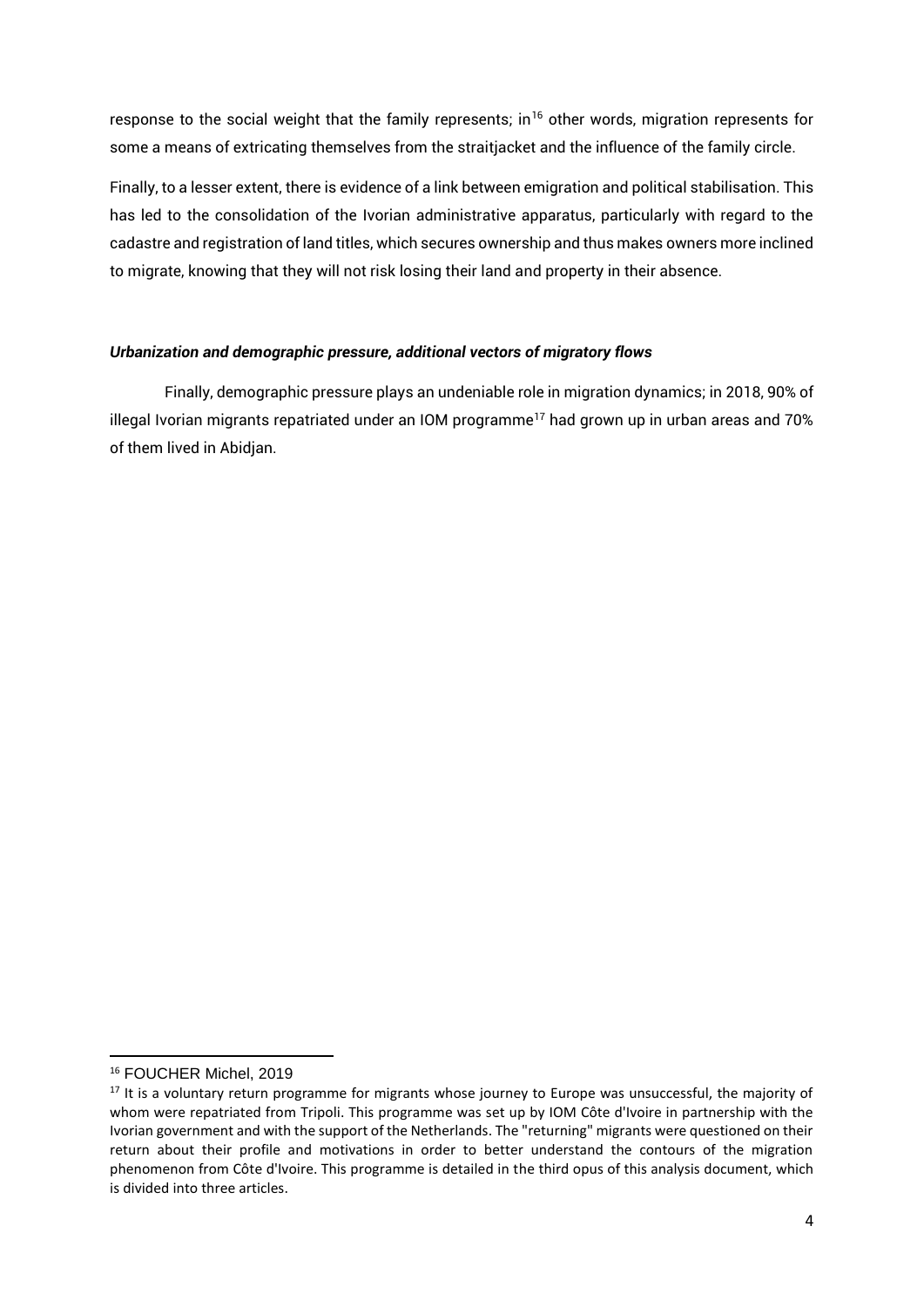In the case of Nigeria, one of the main reasons for the desire to leave is also demographic pressure; indeed, 84% of Lagos residents interviewed in the aforementioned 2016 national survey stated that they would prefer to live and work in another country if given the opportunity, compared to only 27- 28% of those surveyed in the North-West and North-East of the country<sup>18</sup>. Demographic pressure seems to be a major corollary to the willingness to migrate since it increases proportionally to the rate of urbanization in the territories where the surveys were conducted.



*Map based on figures from the study conducted by the Federal Republic of Nigeria in 2016 - Nicolas Klingelschmitt - 2019 Africa World Institute*

This phenomenon, which is symptomatic of sustained population growth combined with an inadequate supply of housing and jobs, can de facto be associated with economic reasons for leaving.

#### *A "risks/opportunities" equation with changing data*

If the search for economic opportunities, in other words the prospect of more qualified and better paid jobs, is clearly the most powerful vector of clandestine migration from sub-Saharan West Africa, the question of the relevance of such an undertaking should be raised in the light of the evolution of the global context.

<sup>18</sup> (Kirwin & Anderson, 2018).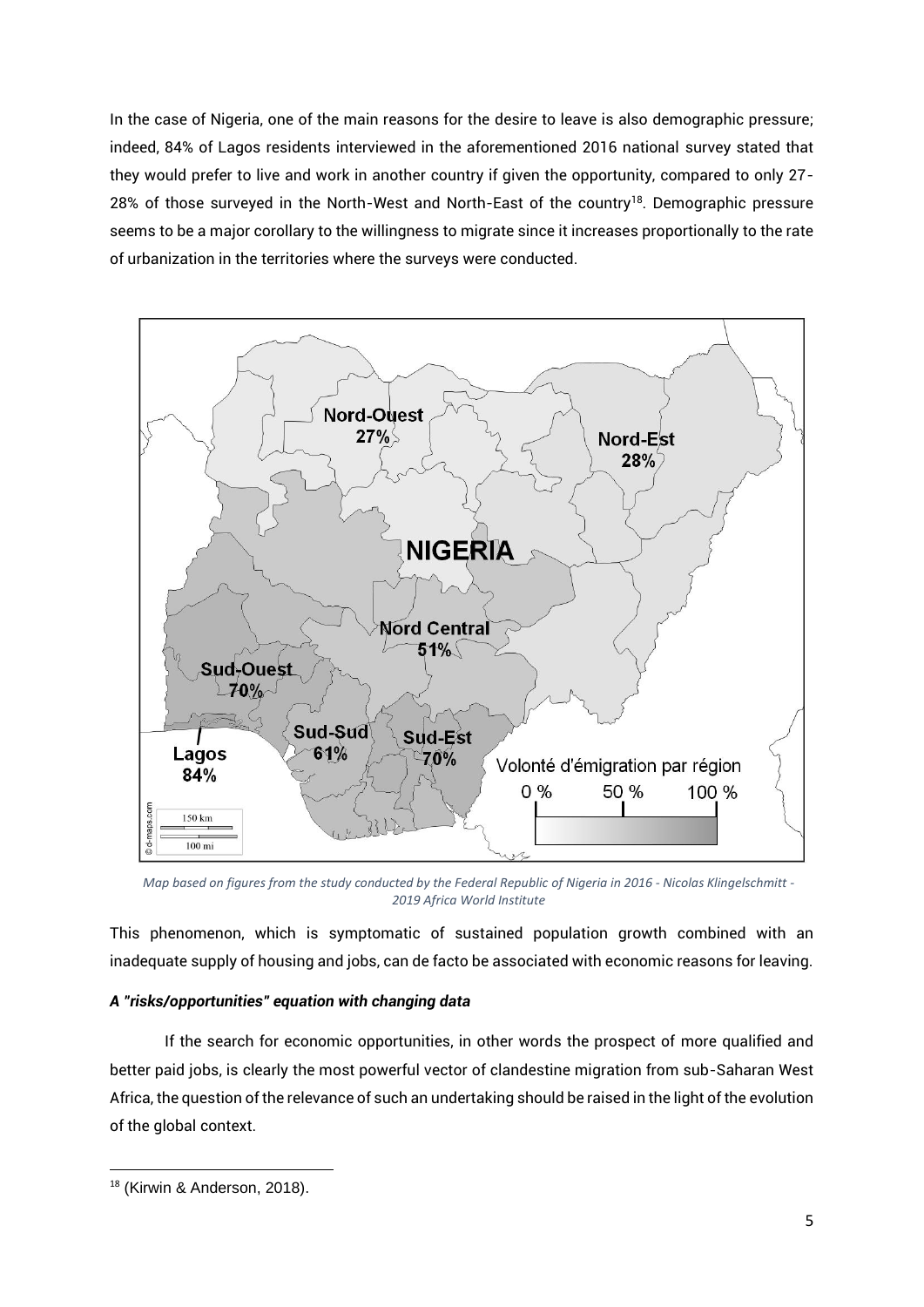Is it a relevant choice for a young skilled worker to try to join a European state illegally to make a career there? In the current context and with a dose of foresight, given the low GDP growth of the states of the old continent in the face of the economic dynamism displayed by several West African states, or the regional and continental African integration policies announced in the face of fears of nationalist withdrawal by several member states of the European Union, the question is not insignificant.

In addition, the dangerousness of the clandestine migratory journey, the weakness of promises of migration management at the international level and the difficulties of the European community to coordinate on these issues appear to be further dampening the siren song of economic migration from West Africa to Europe.

Finally, another variable must be added to this migration equation, making it a little more complex: the environmental evolution of the African continent. Whether it is the IPCC reports, UNDP reports or government statements<sup>19</sup>, all indicators show that the whole West African region is concerned by this theme.

The success or failure of the States of this region in preserving the environment, in particular through policies of waste recycling, the development of green energy and sustainable urban planning, will inevitably have an impact on population movements within the region.

<sup>19</sup> *"Rising temperatures reduce agricultural yields and accelerate the desertification process*. *Mali, 40% of whose GDP depends on agriculture, is hard hit by this warming*", statement by Mr. Seyni NAFO, the Malian President's High Representative for the Climate, excerpt quoted by Jeune Afrique in P31 of N°3055.